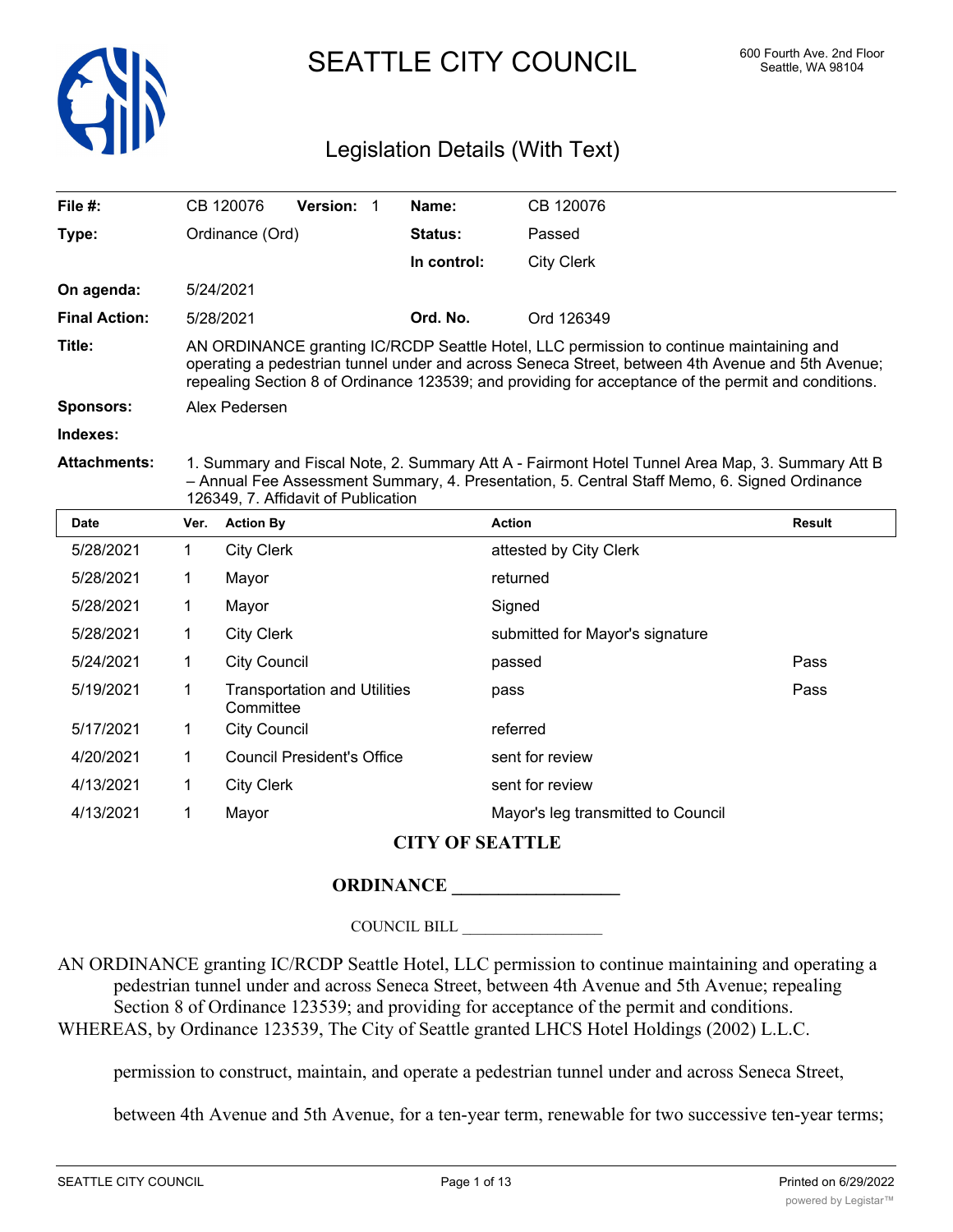and

WHEREAS, the permission authorized by Ordinance 123539 was due for renewal on November 1, 2020; and

- WHEREAS, LHCS Hotel Holdings (2002) L.L.C. transferred ownership of the pedestrian tunnel to IC/RCDP Seattle Hotel, LLC on June 1, 2015; and
- WHEREAS, IC/RCDP Seattle Hotel, LLC submitted an application to the Director of Transportation to renew the permission granted by Ordinance 123539 for a 15-year term; and
- WHEREAS, the pedestrian tunnel provides a below-grade connection for service use from the loading facilities and garbage collection in the garage to the hotel, and is not used by the general public; and
- WHEREAS, the obligations of Ordinance 123539 remain in effect after the ordinance term expires until the encroachment is removed, or IC/RCDP Seattle Hotel, LLC is relieved of the obligations by the Seattle Department of Transportation Director, or the Seattle City Council passes a new ordinance to renew the permission granted; and
- WHEREAS, IC/RCDP Seattle Hotel, LLC satisfied all the terms of the original authorizing ordinance and the Director of Transportation recommends that the term permit be renewed for 15 years subject to the terms identified in this ordinance; NOW, THEREFORE,

### **BE IT ORDAINED BY THE CITY OF SEATTLE AS FOLLOWS:**

Section 1. **Permission.** Subject to the terms and conditions of this ordinance, the City of Seattle ("City") grants permission (also referred to in this ordinance as a permit) to IC/RCDP Seattle Hotel, LLC, and its successors and assigns as approved by the Director of the Seattle Department of Transportation ("Director") according to Section 14 of this ordinance (the party named above and each such approved successor and assign are referred to as "Permittee"), to continue maintaining and operating an existing pedestrian tunnel under and across Seneca Street, between 4th Avenue and 5th Avenue. The pedestrian tunnel is adjacent in whole or in part to the properties legally described as:

Lots 1, 4, and the North 45 feet of Lot 5, Block 16, C.D. Boren's Addition, according to the plat thereof recorded in Volume 1 of Plats, page 25, in King County, Washington;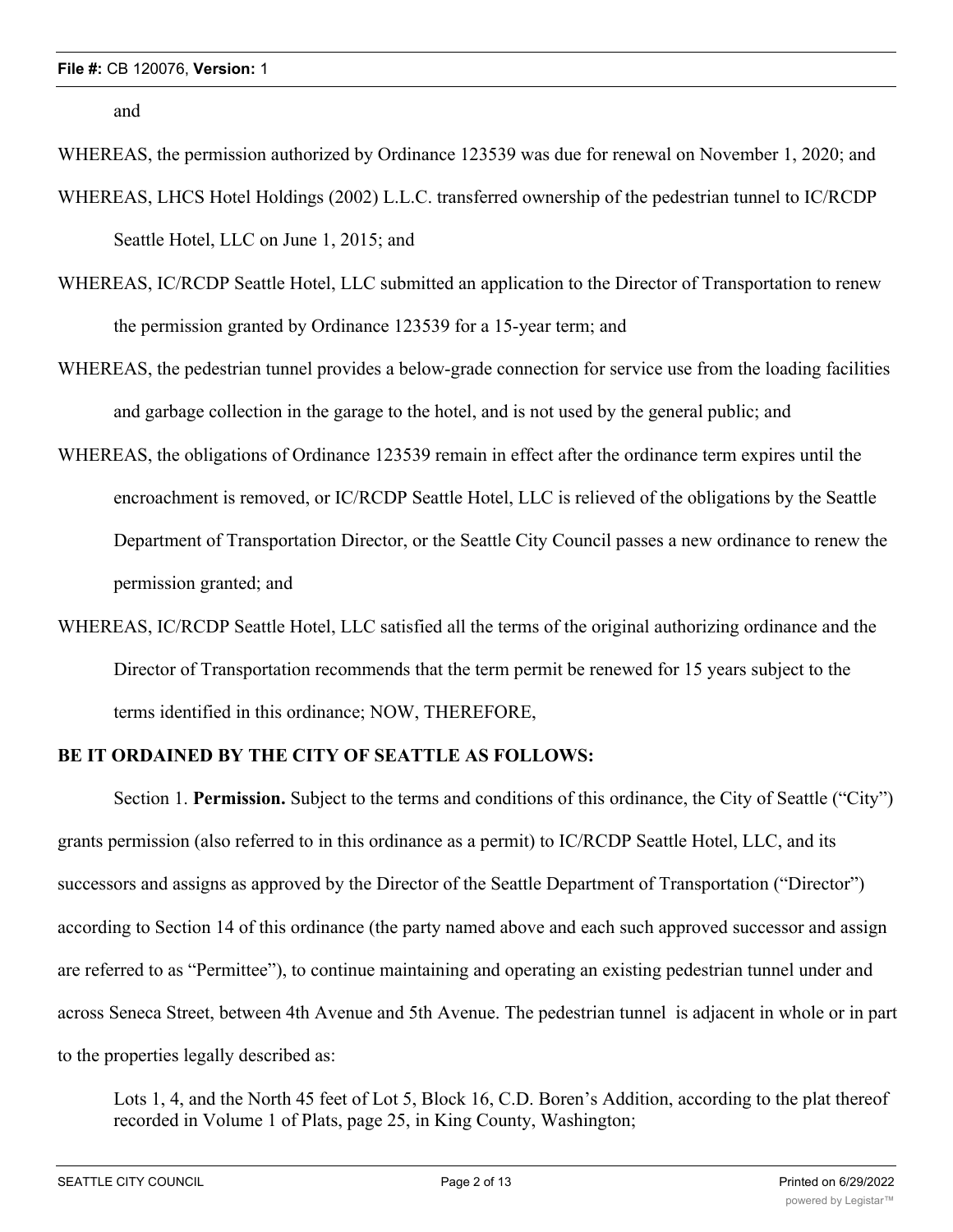EXCEPT the Westerly 9 feet thereof condemned in King County Superior Court Cause No. 50320 for 4  $t<sup>th</sup>$  Avenue as provided under Ordinance No. 13074 of the City of Seattle.

Section 2. **Term.** The permission granted to the Permittee is for a renewed term of 15 years starting on the effective date of this ordinance, and ending at 11:59 p.m. on the last day of the fifteenth year. Upon written application made by the Permittee at least one year before the expiration of the first term, the Director or City Council may renew the permit once, for a successive 15-year term, subject to the right of the City to require the removal of the pedestrian tunnel or to revise by ordinance any of the terms and conditions of the permission granted by this ordinance.

Section 3. **Protection of utilities.** The permission granted is subject to the Permittee bearing the expense of any protection, support, or relocation of existing utilities deemed necessary by the owners of the utilities, and the Permittee being responsible for any damage to the utilities due to the construction, repair, reconstruction, maintenance, operation, or removal of the pedestrian tunnel and for any consequential damages that may result from any damage to utilities or interruption in service caused by any of the foregoing.

Section 4. **Removal for public use or for cause.** The permission granted is subject to use of the street right-of-way or other public place (collectively, "public place") by the City and the public for travel, utility purposes, and other public uses or benefits. The City expressly reserves the right to deny renewal, or terminate the permission at any time prior to expiration of the initial term or any renewal term, and require the Permittee to remove the pedestrian tunnel, or any part thereof or installation on the public place, at the Permittee's sole cost and expense if:

A. The City Council determines by ordinance that the space occupied by the pedestrian tunnel is necessary for any public use or benefit or that the pedestrian tunnel interferes with any public use or benefit; or

B. The Director determines that use of the pedestrian tunnel has been abandoned; or

C. The Director determines that any term or condition of this ordinance has been violated, and the violation has not been corrected by the Permittee by the compliance date after a written request by the City to correct the violation (unless a notice to correct is not required due to an immediate threat to the health or safety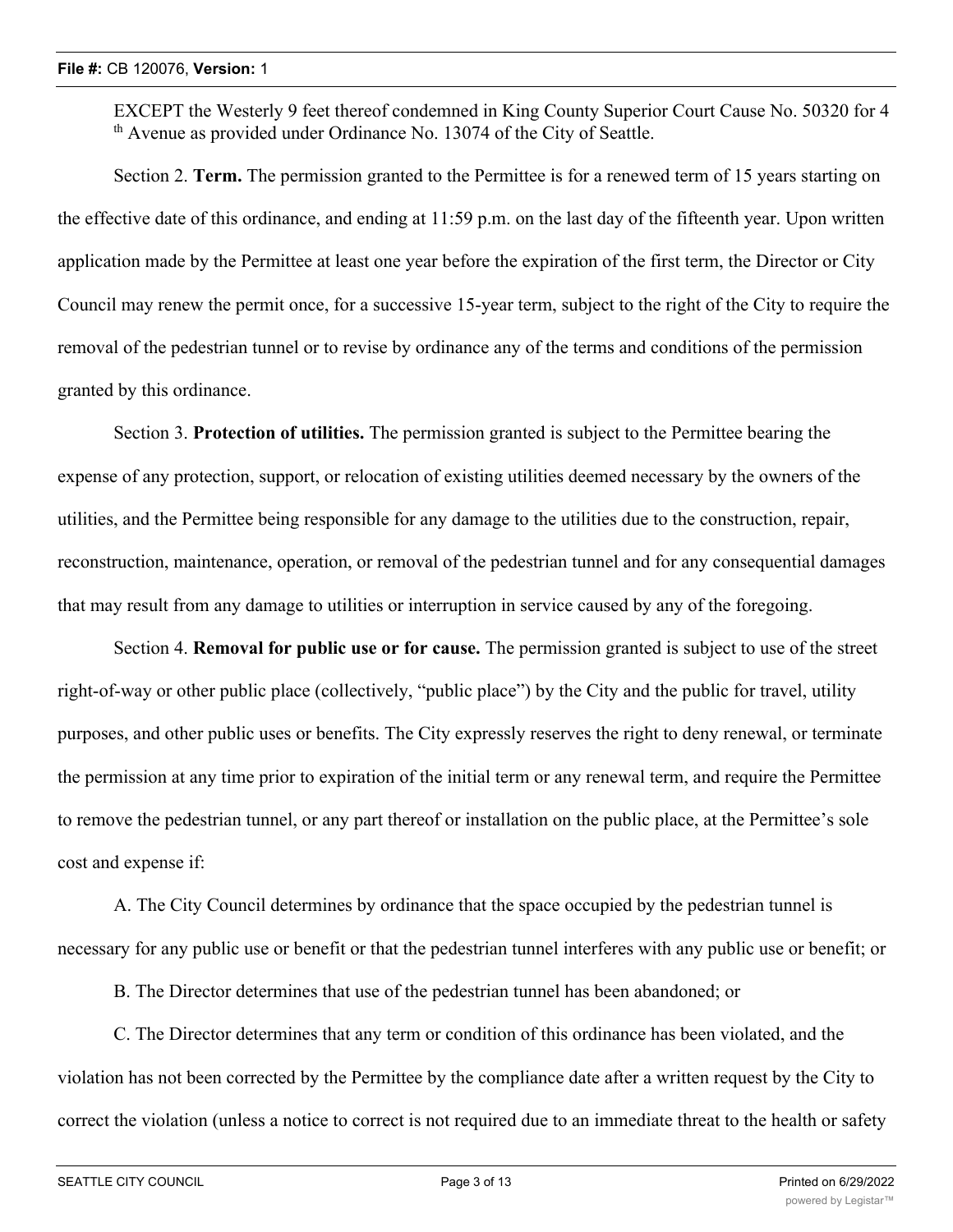of the public).

A City Council determination that the space is needed for, or the pedestrian tunnel interferes with, a public use or benefit is conclusive and final without any right of the Permittee to resort to the courts to adjudicate the matter.

Section 5. **Permittee's obligation to remove and restore.** If the permission granted is not renewed at the expiration of a term, or if the permission expires without an application for a new permission being granted, or if the City terminates the permission, then within 90 days after the expiration or termination of the permission, or prior to any earlier date stated in an ordinance or order requiring removal of the pedestrian tunnel, the Permittee shall, at its own expense, remove the pedestrian tunnel and all of the Permittee's equipment and property from the public place and replace and restore all portions of the public place that may have been disturbed for any part of the pedestrian tunnel in as good condition for public use as existed prior to construction of the pedestrian tunnel and in at least as good condition in all respects as the abutting portions of the public place as required by Seattle Department of Transportation (SDOT) right-of-way restoration standards.

Failure to remove the pedestrian tunnel as required by this section is a violation of Chapter 15.90 of the Seattle Municipal Code (SMC) or successor provision; however, applicability of Chapter 15.90 does not eliminate any remedies available to the City under this ordinance or any other authority. If the Permittee does not timely fulfill its obligations under this section, the City may in its sole discretion remove the pedestrian tunnel and restore the public place at the Permittee's expense and collect such expense in any manner provided by law.

Upon the Permittee's completion of removal and restoration in accordance with this section, or upon the City's completion of the removal and restoration and the Permittee's payment to the City for the City's removal and restoration costs, the Director shall then issue a certification that the Permittee has fulfilled its removal and restoration obligations under this ordinance. Upon prior notice to the Permittee and entry of written findings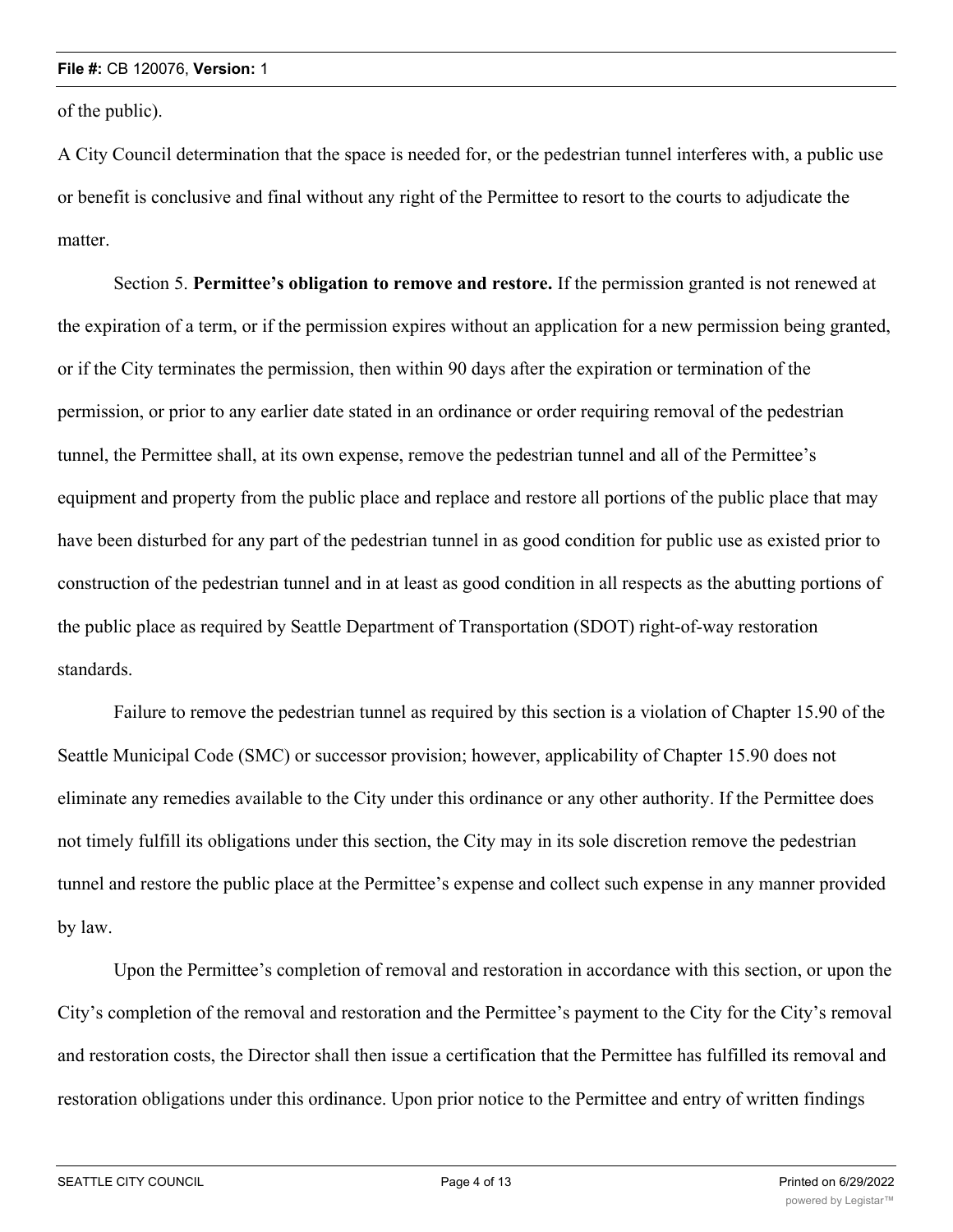that it is in the public interest, the Director may, in the Director's sole discretion, conditionally or absolutely excuse the Permittee from compliance with all or any of the Permittee's obligations under this section.

Section 6. **Repair or reconstruction.** The pedestrian tunnel shall remain the exclusive responsibility of the Permittee and the Permittee shall maintain the pedestrian tunnel in good and safe condition for the protection of the public. The Permittee shall not reconstruct or repair the pedestrian tunnel except in strict accordance with plans and specifications approved by the Director. The Director may, in the Director's judgment, order the pedestrian tunnel reconstructed or repaired at the Permittee's cost and expense: because of the deterioration of the pedestrian tunnel; because of the installation, construction, reconstruction, maintenance, operation, or repair of any municipally-owned public utilities; or for any other cause.

Section 7. **Failure to correct unsafe condition.** After written notice to the Permittee and failure of the Permittee to correct an unsafe condition within the time stated in the notice, the Director may order the pedestrian tunnel be removed at the Permittee's expense if the Director deems that the pedestrian tunnel creates a risk of injury to the public. If there is an immediate threat to the health or safety of the public, a notice to correct is not required.

Section 8. **Continuing obligations.** Notwithstanding termination or expiration of the permission granted, or removal of the pedestrian tunnel, the Permittee shall remain bound by all of its obligations under this ordinance until the Director has issued a certification that the Permittee has fulfilled its removal and restoration obligations under Section 5 of this ordinance, or the Seattle City Council passes a new ordinance to renew the permission granted and/or establish a new term. Notwithstanding the issuance of that certification, the Permittee shall continue to be bound by the obligations in Section 9 of this ordinance and shall remain liable for any unpaid fees assessed under Section 15 and Section 17 of this ordinance.

Section 9. **Release, hold harmless, indemnification, and duty to defend.** The Permittee, by accepting the terms of this ordinance, releases the City, its officials, officers, employees, and agents from any and all claims, actions, suits, liability, loss, costs, expense, attorneys' fees, or damages of every kind and description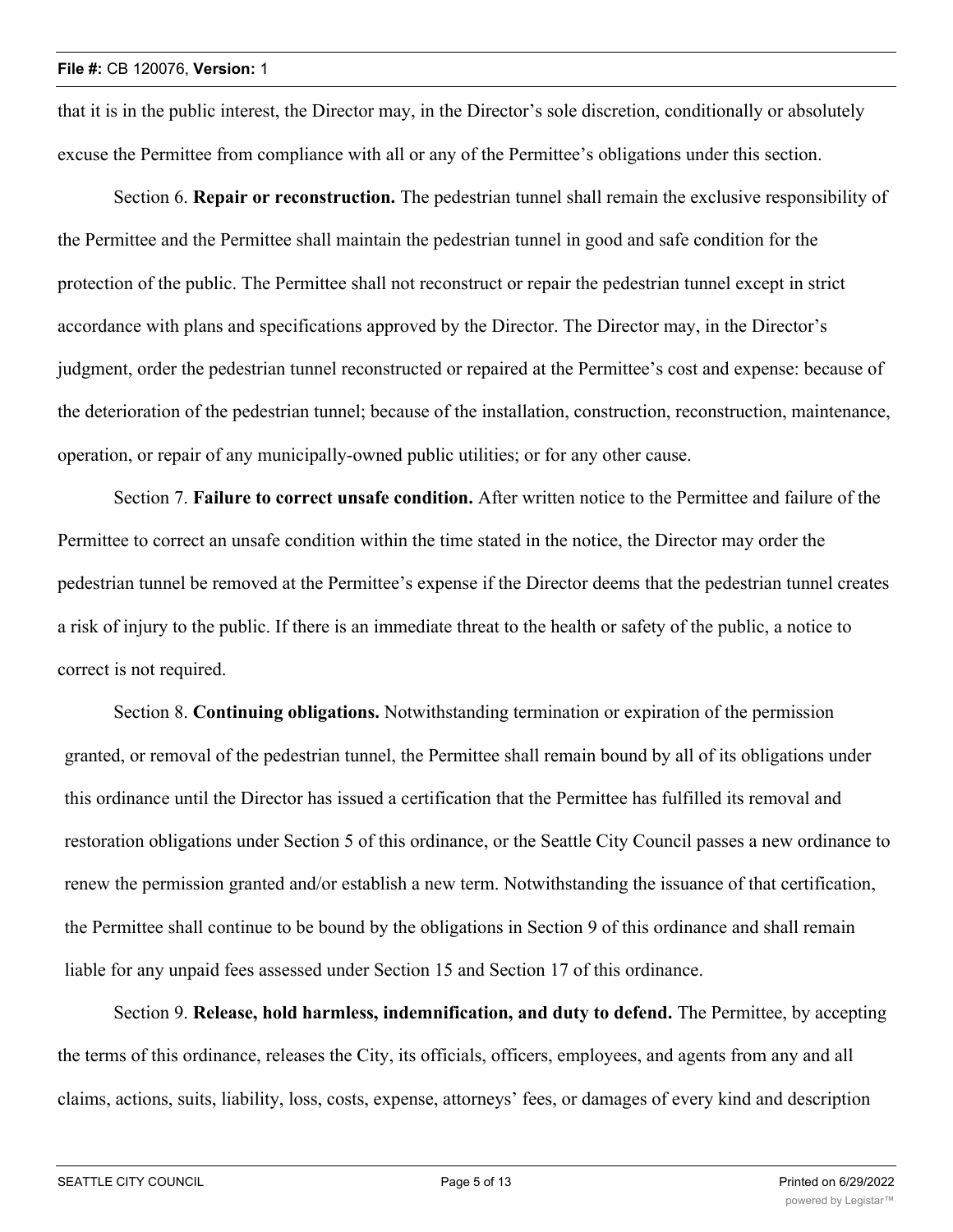arising out of or by reason of the pedestrian tunnel or this ordinance, including but not limited to claims resulting from injury, damage, or loss to the Permittee or the Permittee's property.

The Permittee agrees to at all times defend, indemnify, and hold harmless the City, its officials, officers, employees, and agents from and against all claims, actions, suits, liability, loss, costs, expense, attorneys' fees, or damages of every kind and description, excepting only damages that may result from the sole negligence of the City, that may accrue to, be asserted by, or be suffered by any person or property including, without limitation, damage, death or injury to members of the public or to the Permittee's officers, agents, employees, contractors, invitees, tenants, tenants' invitees, licensees, or successors and assigns, arising out of or by reason of:

A. The existence, condition, construction, reconstruction, modification, maintenance, operation, use, or removal of the pedestrian tunnel, or any portion thereof, or the use, occupation, or restoration of the public place or any portion thereof by the Permittee or any other person or entity;

B. Anything that has been done or may at any time be done by the Permittee by reason of this ordinance; or

C. The Permittee failing or refusing to strictly comply with every provision of this ordinance; or arising out of or by reason of the pedestrian tunnel or this ordinance in any other way.

If any suit, action, or claim of the nature described above is filed, instituted, or begun against the City, the Permittee shall upon notice from the City defend the City, with counsel acceptable to the City, at the sole cost and expense of the Permittee, and if a judgment is rendered against the City in any suit or action, the Permittee shall fully satisfy the judgment within 90 days after the action or suit has been finally determined, if determined adversely to the City. If it is determined by a court of competent jurisdiction that Revised Code of Washington (RCW) 4.24.115 applies to this ordinance, then in the event claims or damages are caused by or result from the concurrent negligence of the City, its agents, contractors, or employees, and the Permittee, its agents, contractors, or employees, this indemnity provision shall be valid and enforceable only to the extent of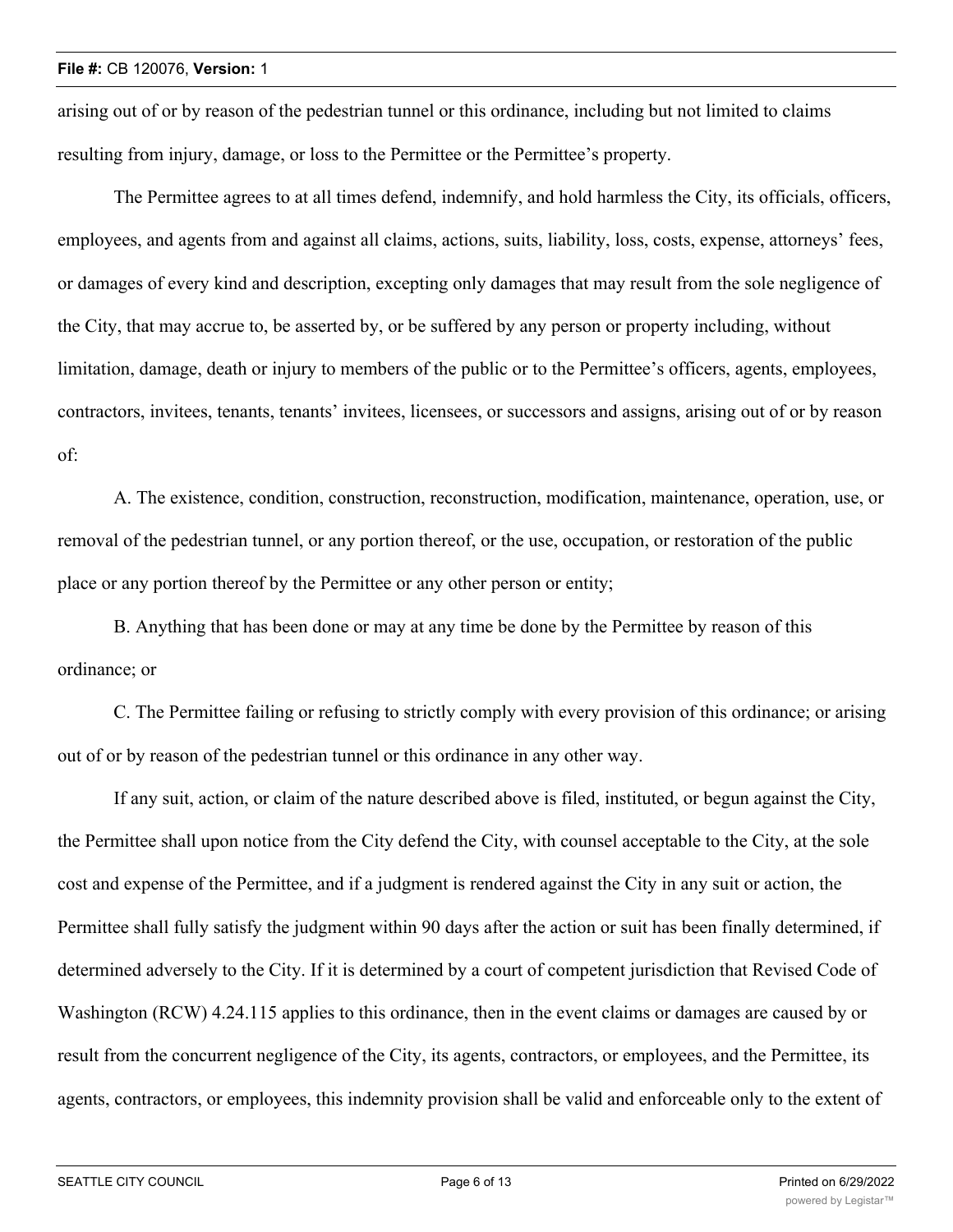the negligence of the Permittee or the Permittee's agents, contractors, or employees.

Section 10. **Insurance.** For as long as the Permittee exercises any permission granted by this ordinance and until the Director has issued a certification that the Permittee has fulfilled its removal and restoration obligations under Section 5 of this ordinance, the Permittee shall obtain and maintain in full force and effect, at its own expense, insurance and/or self-insurance that protects the Permittee and the City from claims and risks of loss from perils that can be insured against under commercial general liability (CGL) insurance policies in conjunction with:

A. Construction, reconstruction, modification, operation, maintenance, use, existence, or removal of the pedestrian tunnel, or any portion thereof, as well as restoration of any disturbed areas of the public place in connection with removal of the pedestrian tunnel;

B. The Permittee's activity upon or the use or occupation of the public place described in Section 1 of this ordinance; and

C. Claims and risks in connection with activities performed by the Permittee by virtue of the permission granted by this ordinance.

Minimum insurance requirements are CGL insurance written on an occurrence form at least as broad as the Insurance Services Office (ISO) CG 00 01. The City requires insurance coverage to be placed with an insurer admitted and licensed to conduct business in Washington State or with a surplus lines carrier pursuant to chapter 48.15 RCW. If coverage is placed with any other insurer or is partially or wholly self-insured, such insurer(s) or self-insurance is subject to approval by the City's Risk Manager.

Minimum limits of liability shall be \$5,000,000 per Occurrence; \$10,000,000 General Aggregate; \$5,000,000 Products/Completed Operations Aggregate, including Premises Operations; Personal/Advertising Injury; Contractual Liability. Coverage shall include the "City of Seattle, its officers, officials, employees and agents" as additional insureds for primary and non-contributory limits of liability subject to a Separation of Insureds clause.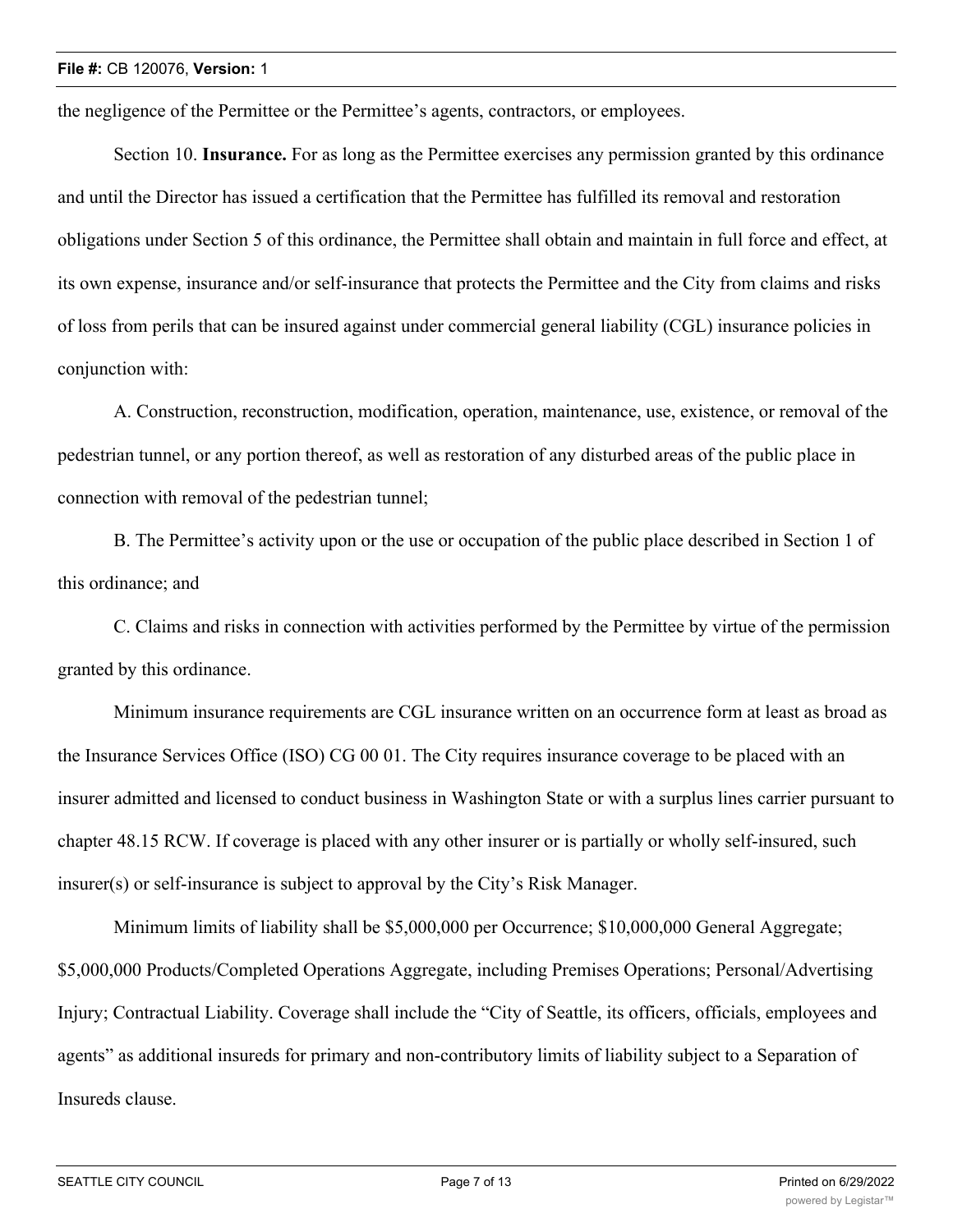#### **File #:** CB 120076, **Version:** 1

Within 60 days after the effective date of this ordinance, the Permittee shall provide to the City, or cause to be provided, certification of insurance coverage including an actual copy of the blanket or designated additional insured policy provision per the ISO CG 20 12 endorsement or equivalent. The insurance coverage certification shall be delivered or sent to the Director or to SDOT at an address as the Director may specify in writing from time to time. The Permittee shall provide a certified complete copy of the insurance policy to the City promptly upon request.

If the Permittee is self-insured, a letter of certification from the Corporate Risk Manager may be submitted in lieu of the insurance coverage certification required by this ordinance, if approved in writing by the City's Risk Manager. The letter of certification must provide all information required by the City's Risk Manager and document, to the satisfaction of the City's Risk Manager, that self-insurance equivalent to the insurance requirements of this ordinance is in force. After a self-insurance certification is approved, the City may from time to time subsequently require updated or additional information. The approved self-insured Permittee must provide 30 days' prior notice of any cancellation or material adverse financial condition of its self-insurance program. The City may at any time revoke approval of self-insurance and require the Permittee to obtain and maintain insurance as specified in this ordinance.

In the event that the Permittee assigns or transfers the permission granted by this ordinance, the Permittee shall maintain in effect the insurance required under this section until the Director has approved the assignment or transfer pursuant to Section 14 of this ordinance.

Section 11. **Contractor insurance.** The Permittee shall contractually require that any and all of its contractors performing work on any premises contemplated by this permit name the "City of Seattle, its officers, officials, employees and agents" as additional insureds for primary and non-contributory limits of liability on all CGL, Automobile and Pollution liability insurance and/or self-insurance. The Permittee shall also include in all contract documents with its contractors a third-party beneficiary provision extending to the City construction indemnities and warranties granted to the Permittee.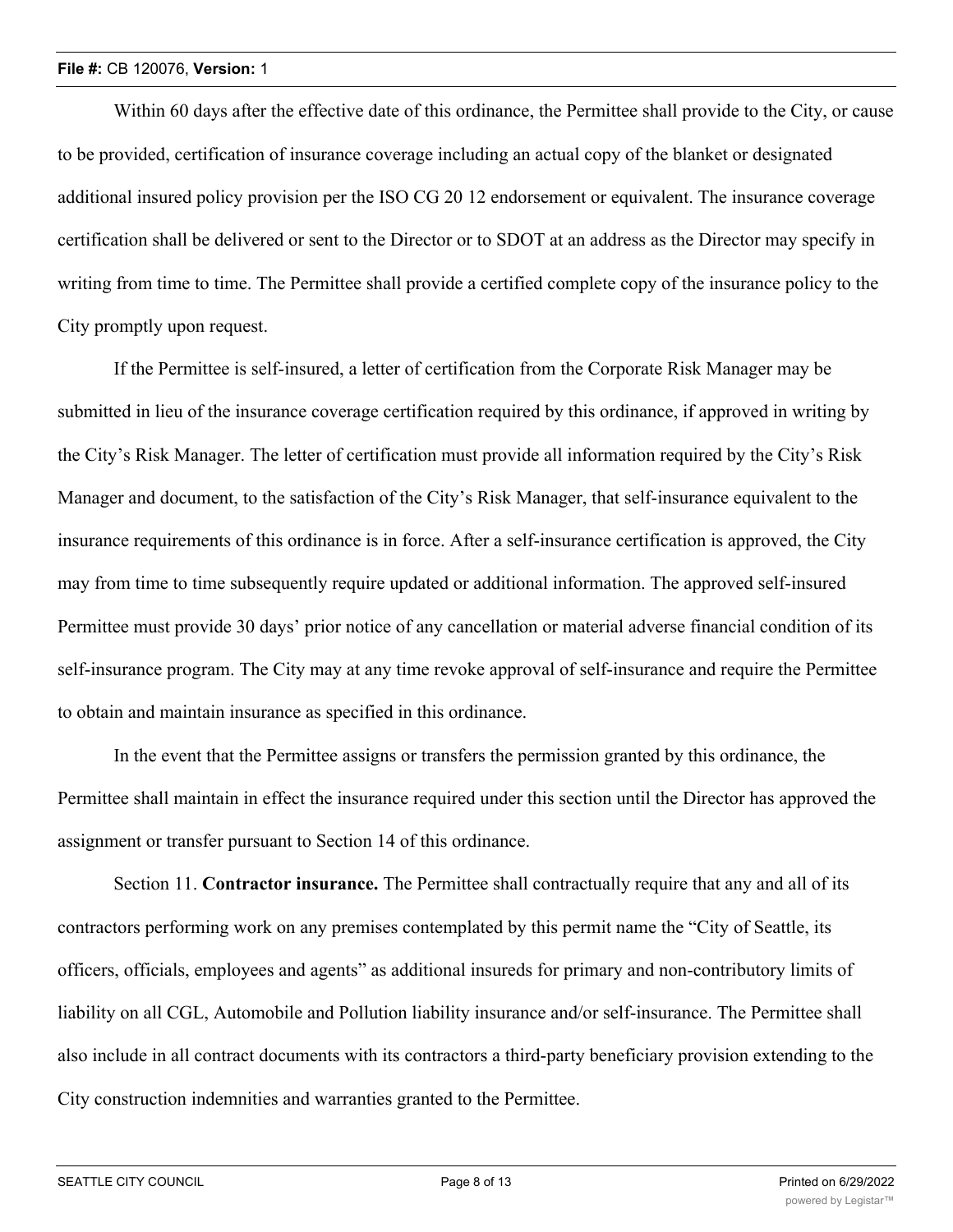#### **File #:** CB 120076, **Version:** 1

Section 12. **Performance bond.** Within 60 days after the effective date of this ordinance, the Permittee shall deliver to the Director for filing with the City Clerk a sufficient bond executed by a surety company authorized and qualified to do business in the State of Washington, in the amount of \$40,000 and conditioned with a requirement that the Permittee shall comply with every provision of this ordinance and with every order the Director issues under this ordinance. The Permittee shall ensure that the bond remains in effect until the Director has issued a certification that the Permittee has fulfilled its removal and restoration obligations under Section 5 of this ordinance. An irrevocable letter of credit approved by the Director in consultation with the City Attorney's Office may be substituted for the bond. In the event that the Permittee assigns or transfers the permission granted by this ordinance, the Permittee shall maintain in effect the bond or letter of credit required under this section until the Director has approved the assignment or transfer pursuant to Section 14 of this ordinance.

Section 13. **Adjustment of insurance and bond requirements.** The Director may adjust minimum liability insurance levels and surety bond requirements during the term of this permission. If the Director determines that an adjustment is necessary to fully protect the interests of the City, the Director shall notify the Permittee of the new requirements in writing. The Permittee shall, within 60 days of the date of the notice, provide proof of the adjusted insurance and surety bond levels to the Director.

Section 14. **Consent for and conditions of assignment or transfer.** When the Property is transferred, the permission granted by this ordinance shall be assignable and transferable by operation of law pursuant to Section 20 of this ordinance. Continued occupation of the right-of-way constitutes the Permittee's acceptance of the terms of this ordinance, and the new owner shall be conferred with the rights and obligations of the Permittee by this ordinance. Other than a transfer to a new owner of the Property, the Permittee shall not transfer, assign, mortgage, pledge, or encumber the same without the Director's consent, which the Director shall not unreasonably refuse. The Director may approve assignment or transfer of the permission granted by this ordinance to a successor entity only if the successor or assignee has provided, at the time of the assignment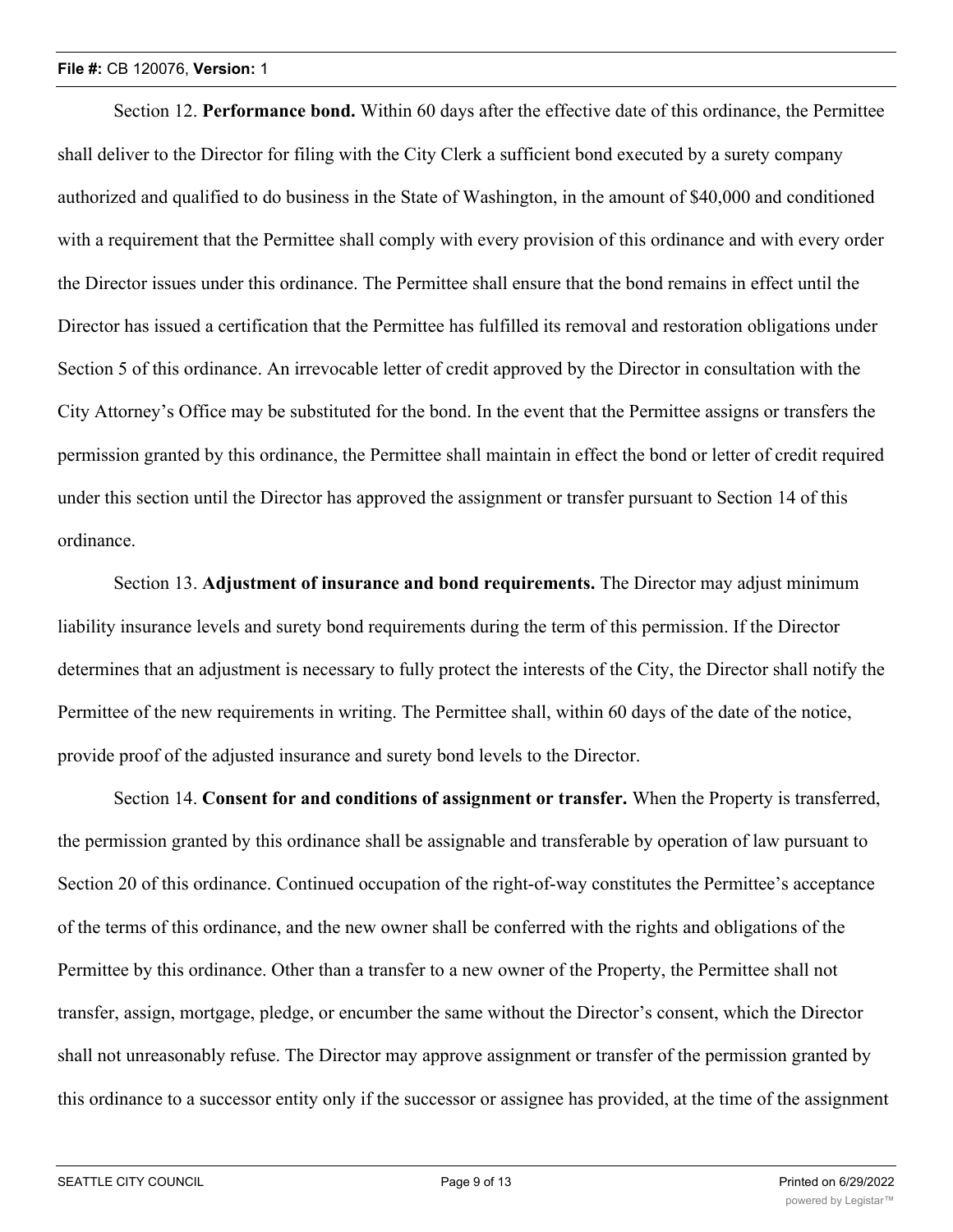or transfer, the bond and certification of insurance coverage required under this ordinance; and has paid any fees due under Section 15 and Section 17 of this ordinance. Upon the Director's approval of an assignment or transfer, the rights and obligations conferred on the Permittee by this ordinance shall be conferred on the successors and assigns. Any person or entity seeking approval for an assignment or transfer of the permission granted by this ordinance shall provide the Director with a description of the current and anticipated use of the pedestrian tunnel.

Section 15. **Inspection fees.** The Permittee shall, as provided by SMC Chapter 15.76 or successor provision, pay the City the amounts charged by the City to inspect the pedestrian tunnel during construction, reconstruction, repair, annual safety inspections, and at other times deemed necessary by the City. An inspection or approval of the pedestrian tunnel by the City shall not be construed as a representation, warranty, or assurance to the Permittee or any other person as to the safety, soundness, or condition of the Pedestrian tunnel. Any failure by the City to require correction of any defect or condition shall not in any way limit the responsibility or liability of the Permittee.

Section 16. **Inspection reports.** The Permittee shall submit to the Director, or to SDOT at an address specified by the Director, an inspection report that:

A. Describes the physical dimensions and condition of all load-bearing elements;

B. Describes any damages or possible repairs to any element of the pedestrian tunnel;

C. Prioritizes all repairs and establishes a timeframe for making repairs; and

D. Is stamped by a professional structural engineer licensed in the State of Washington.

A report meeting the foregoing requirements shall be submitted within 60 days after the effective date of this ordinance; subsequent reports shall be submitted every two years, provided that, in the event of a natural disaster or other event that may have damaged the pedestrian tunnel, the Director may require that additional reports be submitted by a date established by the Director. The Permittee has the duty of inspecting and maintaining the pedestrian tunnel. The responsibility to submit structural inspection reports periodically or as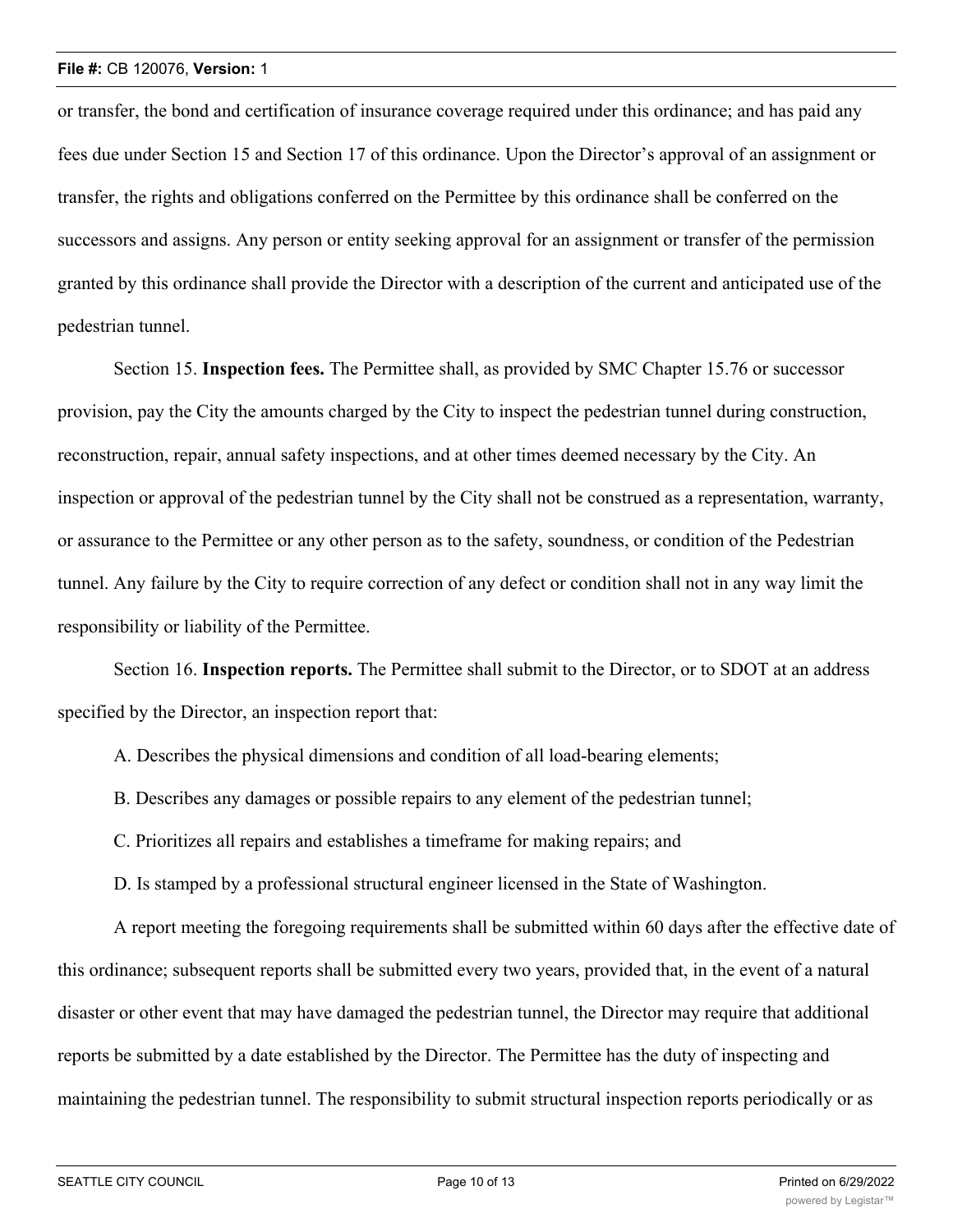required by the Director does not waive or alter any of the Permittee's other obligations under this ordinance. The receipt of any reports by the Director shall not create any duties on the part of the Director. Any failure by the Director to require a report, or to require action after receipt of any report, shall not waive or limit the obligations of the Permittee.

Section 17. **Annual fee.** Beginning on the effective date of this ordinance the Permittee shall pay an Issuance Fee, and annually thereafter, the Permittee shall promptly pay to the City, upon statements or invoices issued by the Director, an Annual Renewal Fee, and an Annual Use and Occupation fee of \$16,367.97, or as adjusted annually thereafter, for the privileges granted by this ordinance.

Adjustments to the Annual Use and Occupation Fee shall be made in accordance with a term permit fee schedule adopted by the City Council and may be made every year. In the absence of a schedule, the Director may only increase or decrease the previous year's fee to reflect any inflationary changes so as to charge the fee in constant dollar terms. This adjustment will be calculated by adjusting the previous year's fee by the percentage change between the two most recent year-end values available for the Consumer Price Index for the Seattle-Tacoma-Bellevue Area, All Urban Consumers, All Products, Not Seasonally Adjusted. Permittee shall pay any other applicable fees, including fees for reviewing applications to renew the permit after expiration of the first term. All payments shall be made to the City Finance Director for credit to the Transportation Fund.

Section 18. **Compliance with other laws.** The Permittee shall construct, maintain, and operate the pedestrian tunnel in compliance with all applicable federal, state, County, and City laws and regulations. Without limitation, in all matters pertaining to the pedestrian tunnel, the Permittee shall comply with the City's laws prohibiting discrimination in employment and contracting including Seattle's Fair Employment Practices Ordinance, Chapter 14.04, and Fair Contracting Practices code, Chapter 14.10 (or successor provisions).

Section 19. **Acceptance of terms and conditions.** The Permittee shall provide evidence of insurance coverage required by Section 10 of this ordinance, the bond as required by Section 12 of this ordinance, and the covenant agreement required by Section 20 of this ordinance within 60 days after the effective date of this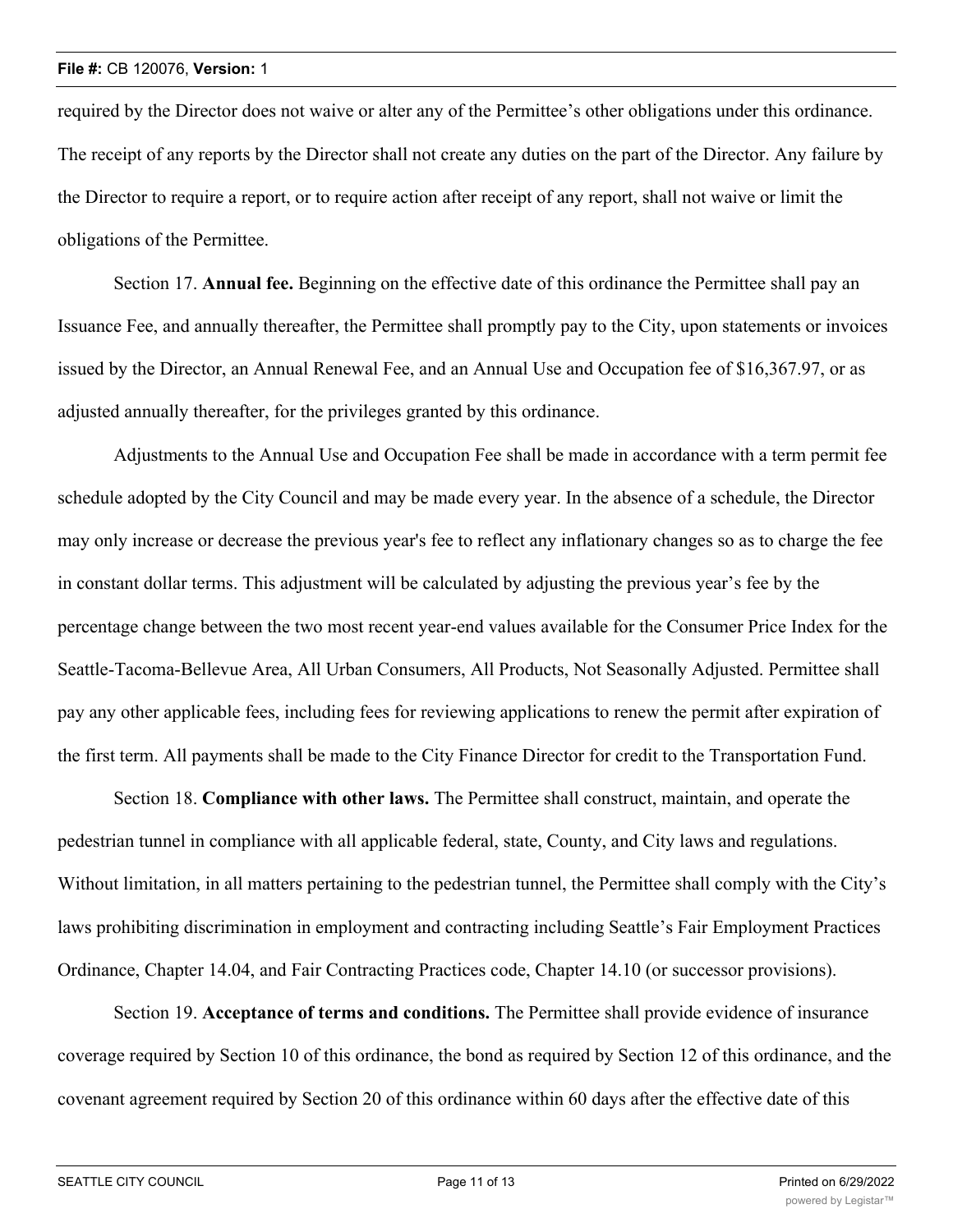ordinance. Continued occupation of the right-of-way constitutes the Permittee's acceptance of the terms of this ordinance.

Section 20. **Obligations run with the Property.** The obligations and conditions imposed on the Permittee by and through this ordinance are covenants that run with the land and bind subsequent owners of the property adjacent to the pedestrian tunnel and legally described in Section 1 of this ordinance (the "Property"), regardless of whether the Director has approved assignment or transfer of the permission granted herein to such subsequent owner(s). At the request of the Director, the Permittee shall provide to the Director a current title report showing the identity of all owner(s) of the Property and all encumbrances on the Property. The Permittee shall, within 60 days of the effective date of this ordinance, and prior to conveying any interest in the Property, deliver to the Director upon a form to be supplied by the Director, a covenant agreement imposing the obligations and conditions set forth in this ordinance, signed and acknowledged by the Permittee and any other owner(s) of the Property and recorded with the King County Recorder's Office. The Director shall file the recorded covenant agreement with the City Clerk. The covenant agreement shall reference this ordinance by its ordinance number. At the request of the Director, Permittee shall cause encumbrances on the Property to be subordinated to the covenant agreement.

Section 21. **Repeal of Section 8 of Ordinance 123539.** Section 8 of Ordinance 123539 is repealed.

Section 22. **Section titles.** Section titles are for convenient reference only and do not modify or limit the text of a section.

Section 23. This ordinance shall take effect and be in force 30 days after its approval by the Mayor, but if not approved and returned by the Mayor within ten days after presentation, it shall take effect as provided by Seattle Municipal Code Section 1.04.020.

Passed by the City Council the day of  $\qquad \qquad$ , 2021, and signed by me in open session in authentication of its passage this day of  $\qquad \qquad$ , 2021.